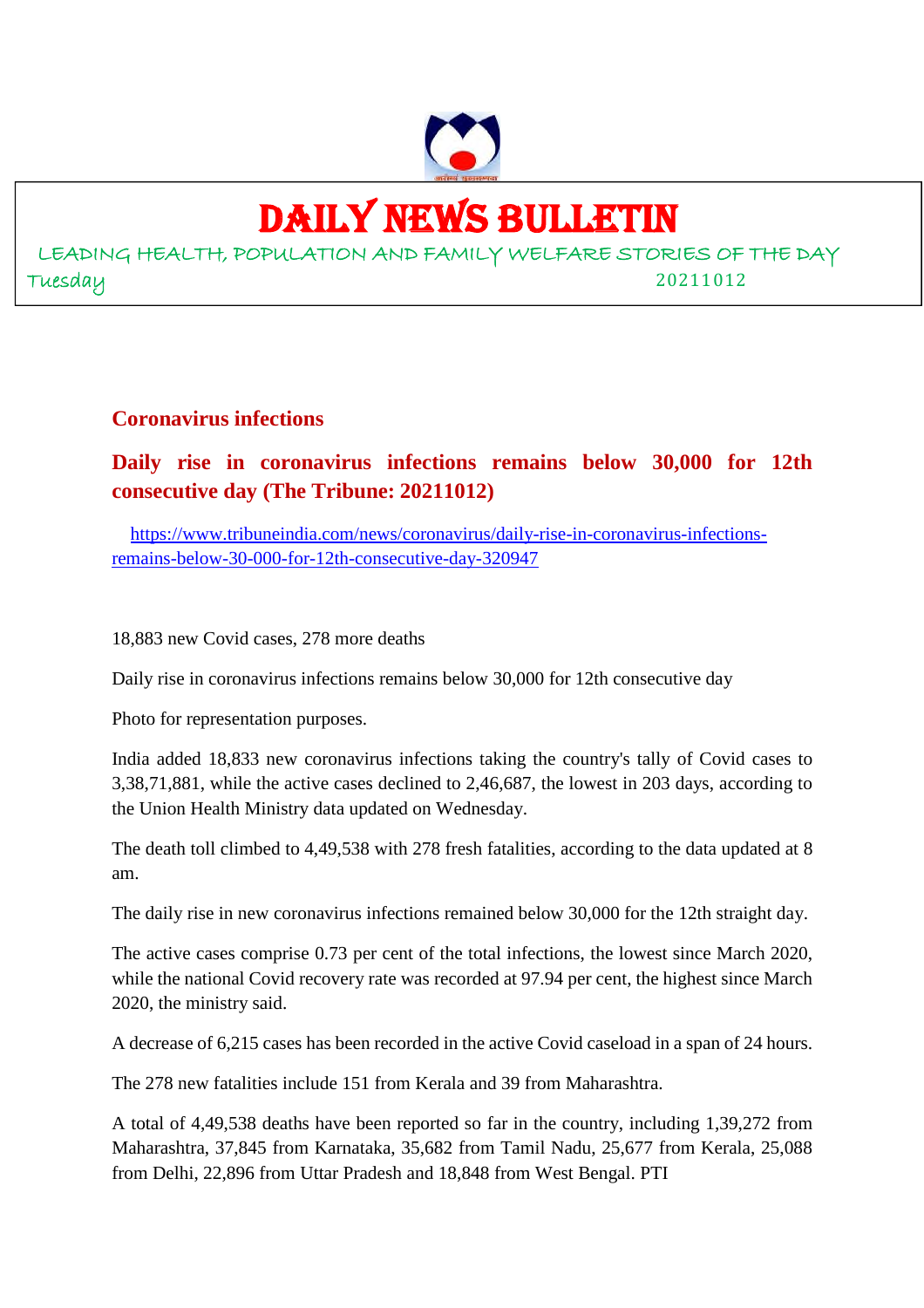#### **New Cases**

#### **Covid-19: 139 new cases, two deaths in Himachal (The Tribune: 20211012)**

https://www.tribuneindia.com/news/coronavirus/covid-19-139-new-cases-two-deaths-inhimachal-323247

Covid-19: 139 new cases, two deaths in Himachal

As many as 139 Covid cases were reported in the state today, taking the tally to 220,618. - File photo

As many as 139 Covid cases were reported in the state today, taking the tally to 220,618. Besides, two persons died of the virus in Kangra. The number of active cases declined to 1,237.

The highest number of 42 cases was reported in Kangra, followed by 31 in Mandi, 26 in Hamirpur, 15 in Bilaspur, 11 in Shimla, eight in Una, and three each on Kullu and Solan. However, no cases were reported in Chamba, Kinnaur, Lahaul and Spiti and Sirmaur districts.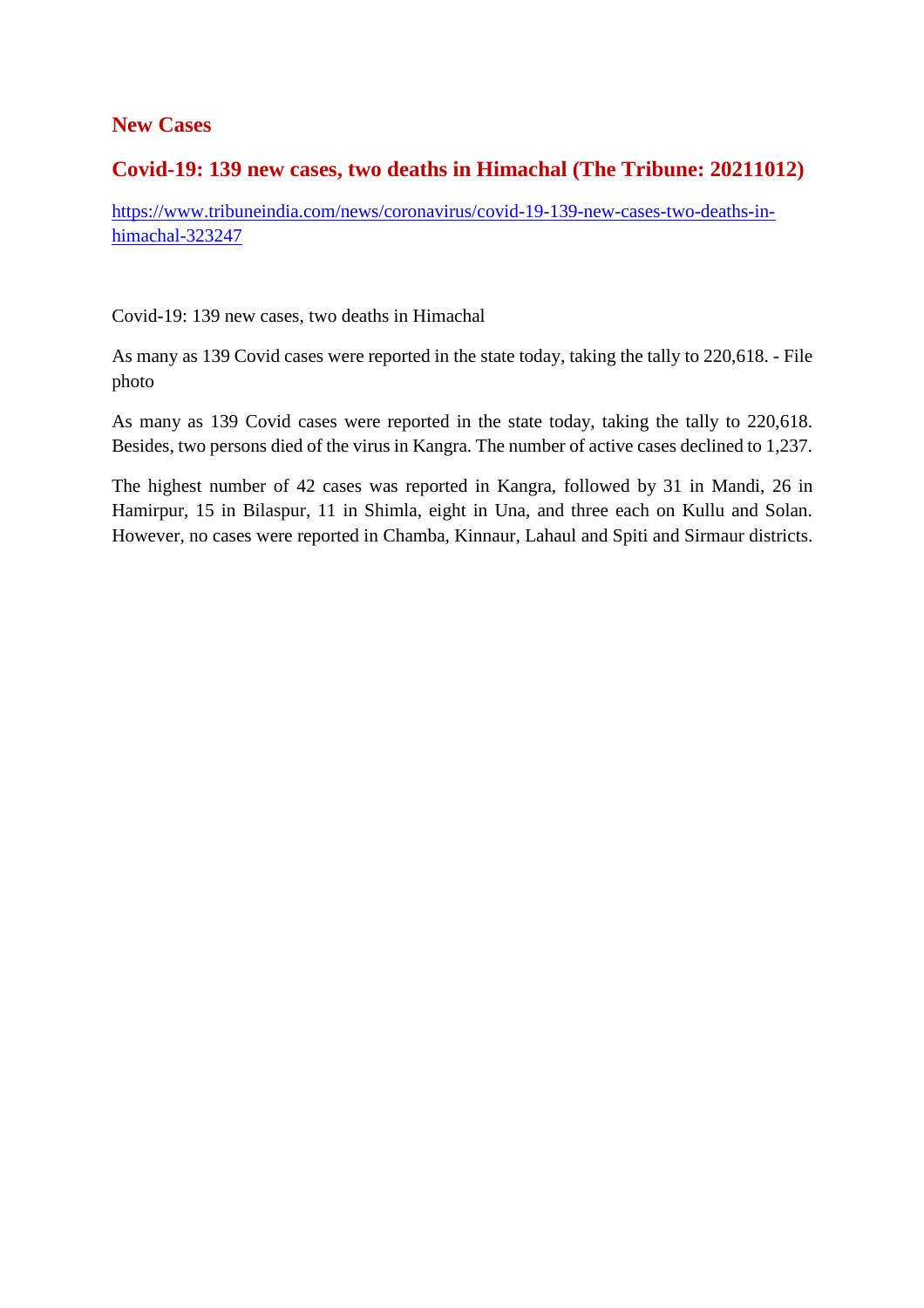| <b>COVID METER</b> |
|--------------------|
|--------------------|

| <b>COVID METER</b>            |         |               |  |
|-------------------------------|---------|---------------|--|
| Samples tested<br>35, 39, 925 |         |               |  |
| Recovered                     |         | 215,674       |  |
| Active<br>1,237               |         |               |  |
| New cases                     |         | 139           |  |
| 220,618<br>Positive           |         |               |  |
| 3,690<br>Deaths               |         |               |  |
| <b>DISTRICT-WISE COUNT</b>    |         |               |  |
| <b>DISTRICT</b>               | $+VE$   | <b>DEATHS</b> |  |
| Bilaspur                      | 14,101  | 85            |  |
| Chamba                        | 13,639  | 160           |  |
| Hamirpur                      | 16,722  | 281           |  |
| Kangra                        | 49,417  | 1,100         |  |
| Kinnaur                       | 3,493   | 38            |  |
| Kullu                         | 9,639   | 158           |  |
| Lahaul & Spiti                | 2,952   | 18            |  |
| Mandi                         | 31,208  | 438           |  |
| Shimla                        | 27,334  | 636           |  |
| Sirmaur                       | 15,455  | 211           |  |
| Solan                         | 22,748  | 314           |  |
| Una                           | 13,910  | 251           |  |
| <b>Total</b>                  | 220,618 | 3,690         |  |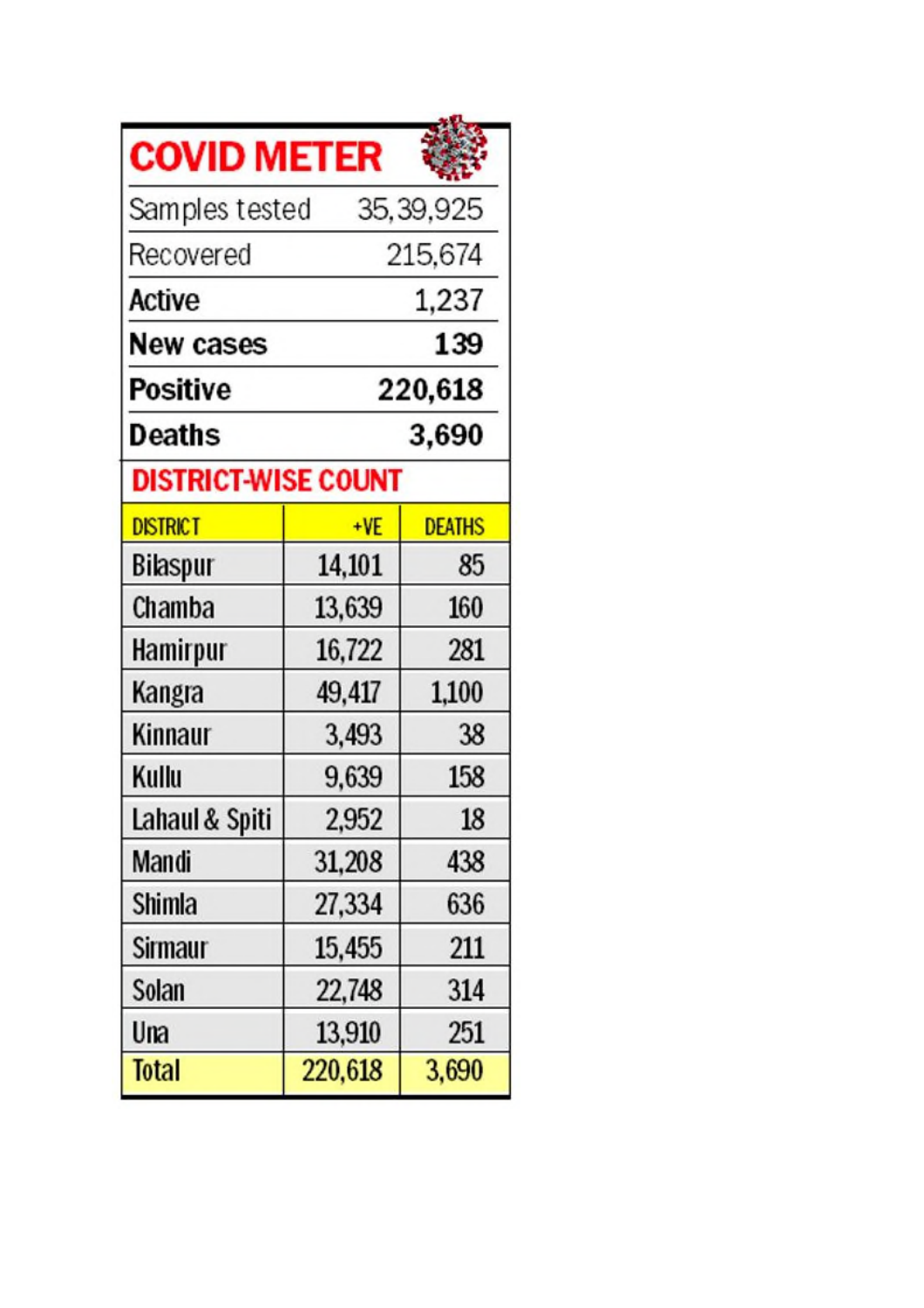#### **International Day of the Girl Child 2021**

#### **International Day of the Girl Child 2021: Exhibition aims to raise awareness about sex-selective abortion (The Indian Express: 20211012)**

International Day of the Girl Child: The theme this year is "Digital generation. Our generation."

https://indianexpress.com/article/lifestyle/life-style/international-day-of-the-girl-child-2021 exhibition-delhi-raise-awareness-sex-selective-abortion-7565266/

bernard cargayPainting by Bernard Cargay (Source: Vanishing Girls Handout)

International Day of the Girl Child is observed annually on October 11. Declared by the United Nations, it was first observed in 2012. The day is dedicated to raising awareness on gender equality while assuring rights and improving opportunities for girls.

The theme this year is "Digital generation. Our generation."

United Nations mentions in a statement, "Girls know their digital realities and the solutions they need to excel on their diverse pathways as technologists for freedom of expression, joy, and boundless potential. Let's amplify the diversity of these tech trailblazers while simultaneously widening the pathways so that every girl, this generation of girls – regardless of race, gender, language, ability, economic status and geographic origin – lives their full potential."

Also Read |Educate and empower: Because when you educate a girl, you educate a nation

To mark the occasion, Delhi-based legal advocacy organisation ADF India will be hosting a multi-artist exhibition today, on the theme of #SHEImagine, as part of its Vanishing Girls Campaign.

painting She's Capable by Arpitha (Source: Vanishing Girls Handout)

The exhibition will showcase the works of 11 artists from across the nation at the India International Centre, New Delhi.

"Keeping with the theme of this year's campaign, #SHEmagine, their art aims to help the society imagine a world where SHE – each and every Girl Child – enjoys the sanctity and right to LIFE (Love, Inheritance, Freedom and Equality), rather than "vanishing" for being a girl," read the press note.

Also Read |Making sure that girls don't drop out of school

painting Ohida-the golden daughter (Source: Vanishing Girls Handout)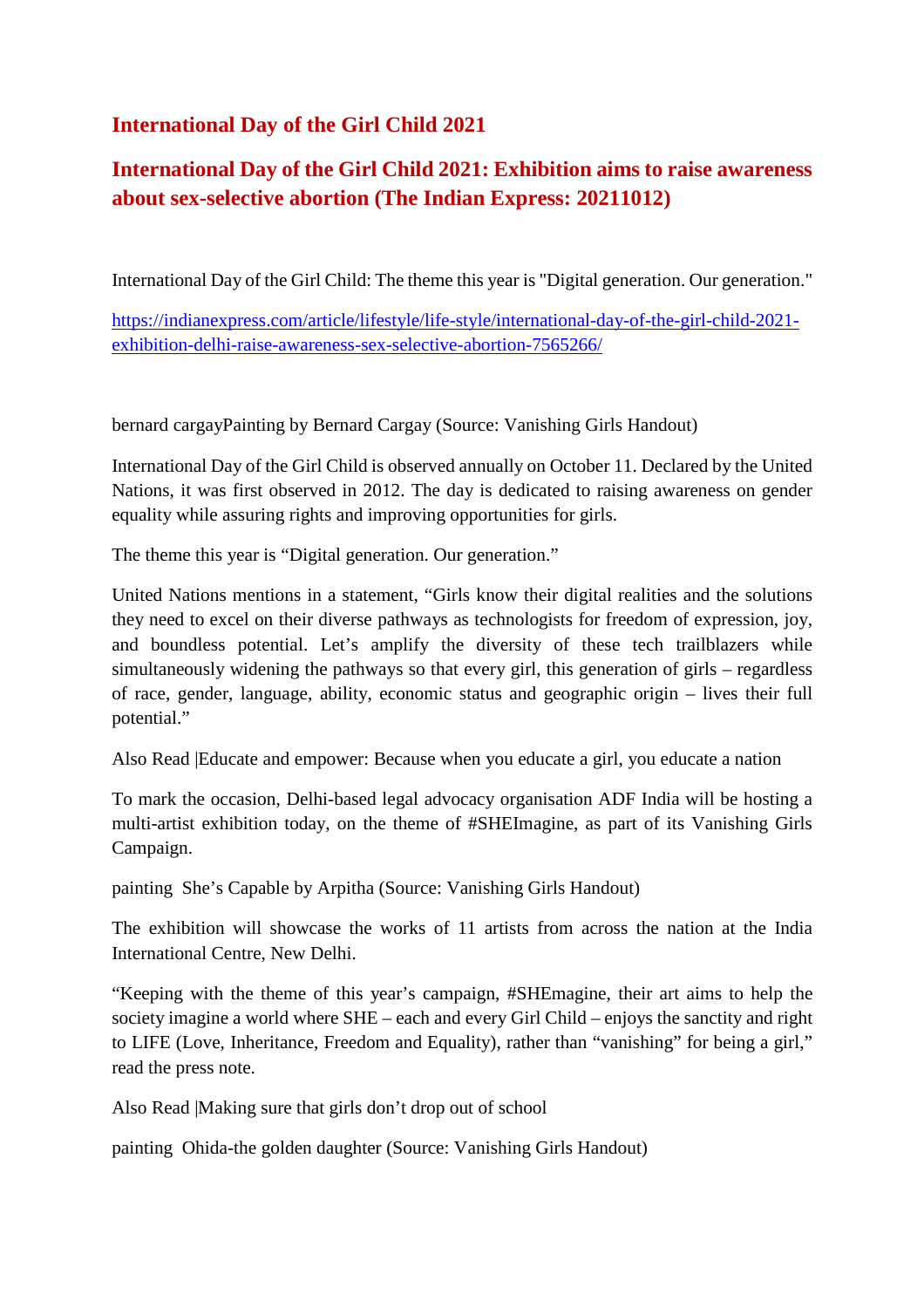Adv Tehmina Arora, director, ADF India, said in a statement, "Every day in India, 7000 girls are being aborted just because they are girls. They need each of us to advocate that their life, rights and freedom are protected. The artists and their art works are a powerful voice for these unborn baby girls."

Lucknow News

Lakhimpur Kheri Violence Live Updates: Farmers observe Shaheed Kisan Diwas to honour victims

Protest against Lakhimpur incident: Families of three youths held over burning CM Yogi's effigy

#### **NCRB (The Asian Age: 20211012)**

http://onlineepaper.asianage.com/articledetailpage.aspx?id=15895420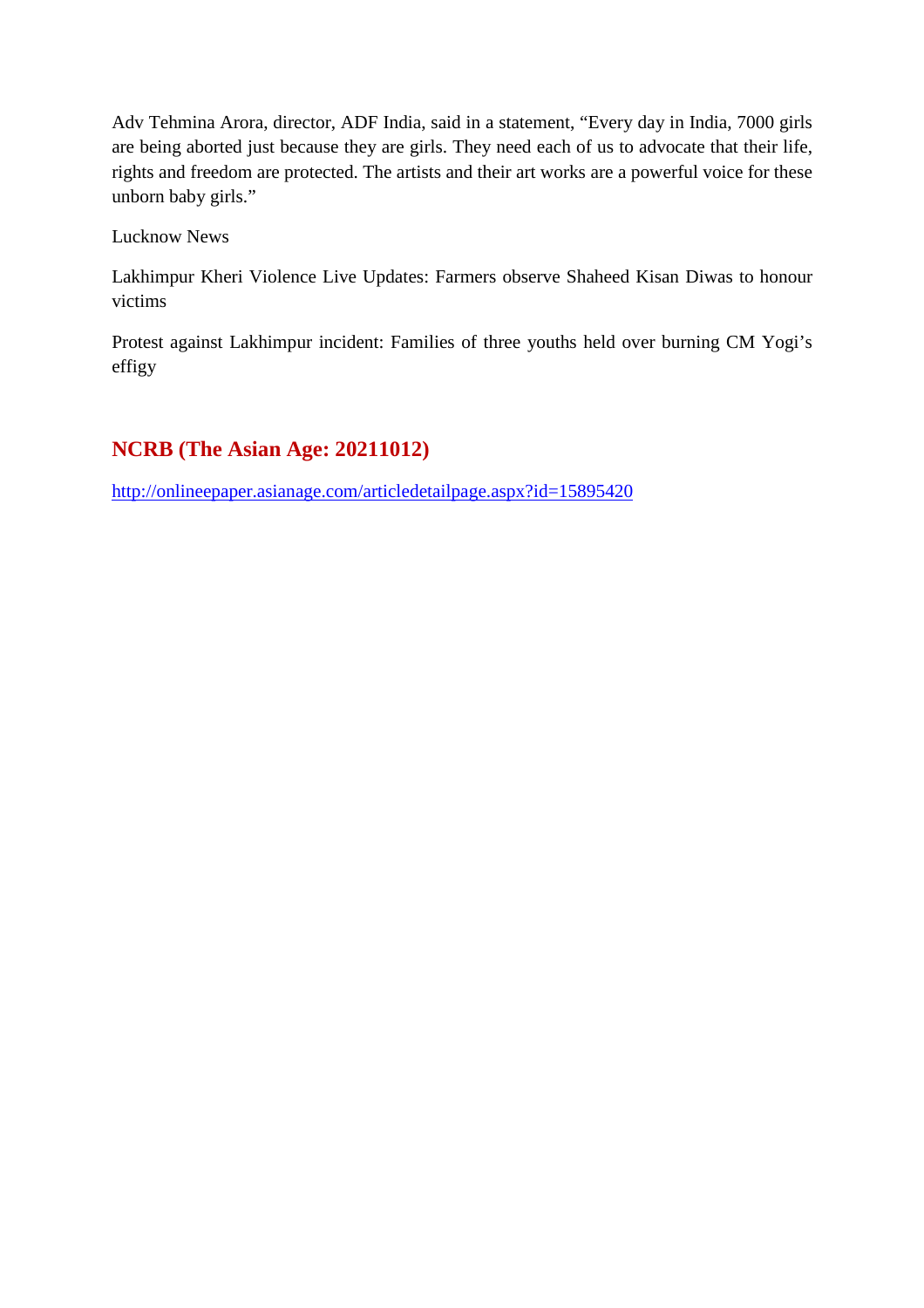# 99% crimes recorded in 2020 under Pocso Act were against girls: NCRB

New Delhi, Oct. 11: More than<br>99 per cent of crimes registered under the POCSO Act in 2020 were against girls,<br>according to NCRB data<br>which showed that girl child continues to be part of one of the most vulnerable sections of the society.An analysis of the latest NCRB data by NGO Child Rights and You (CRY) revealed that among 28,327 children who were victims of crimes reported under the POCSO Act, 28,058 were girls.

A deeper analysis of the<br>cases reported under the Protection of Children from Sexual Offences (POCSO) Act showed that crimes against adolescent girls within the 16 to 18 age group were the highest at 14,092, followed by 10,949 crimes against girls within the 12 to 16 age group.

Though both boys and girls are almost equally prone to<br>abuse, the NRCB data<br>revealed that girls irrespective of all age-groups are more vulnerable to sexual offences than boys.

On the occasion International Day of the Girl Child on Monday, CRY said girls are being celebrated all across the world and much being talked about their rights but they continue to be one of the most vulnerable sections of the society as shown by the NCRB data.

According to the latest data released by the National Records Crime Bureau (NCRB) last month, more<br>than 99 per cent of crimes committed in 2020 under the Protection of Children from Sexual Offences) Act were against girls.

Priti Mahara, the director of policy research and advo-<br>cacy at CRY, said recent<br>trends of girls bearing the brunt of crimes against children should not be seen in isolation.

"It is vital to understand that along with the protection-related challenges. aspects linked to education, social protection, poverty, etc. also play a significant role in the empowerment of the girl child; and assessing impacts of the Covid-19 pandemic on these parameters is equally<br>crucial," she said.<br>"During the crises, girls

face multiple vulnerabilities ? their access to education is further restricted and they become more exposed to the risks of child marriage. They are also more likely to experience violence and sexual exploitation in multiple<br>forms and degrees," said Mahara.

Emphasising on the emerging need of a strong child mechanism, protection Mahara said over the past few years, some progress has indeed been made in terms of girls' education and strengthening child protection systems, but the pandemic has derailed the growth.  $-PTI$ 

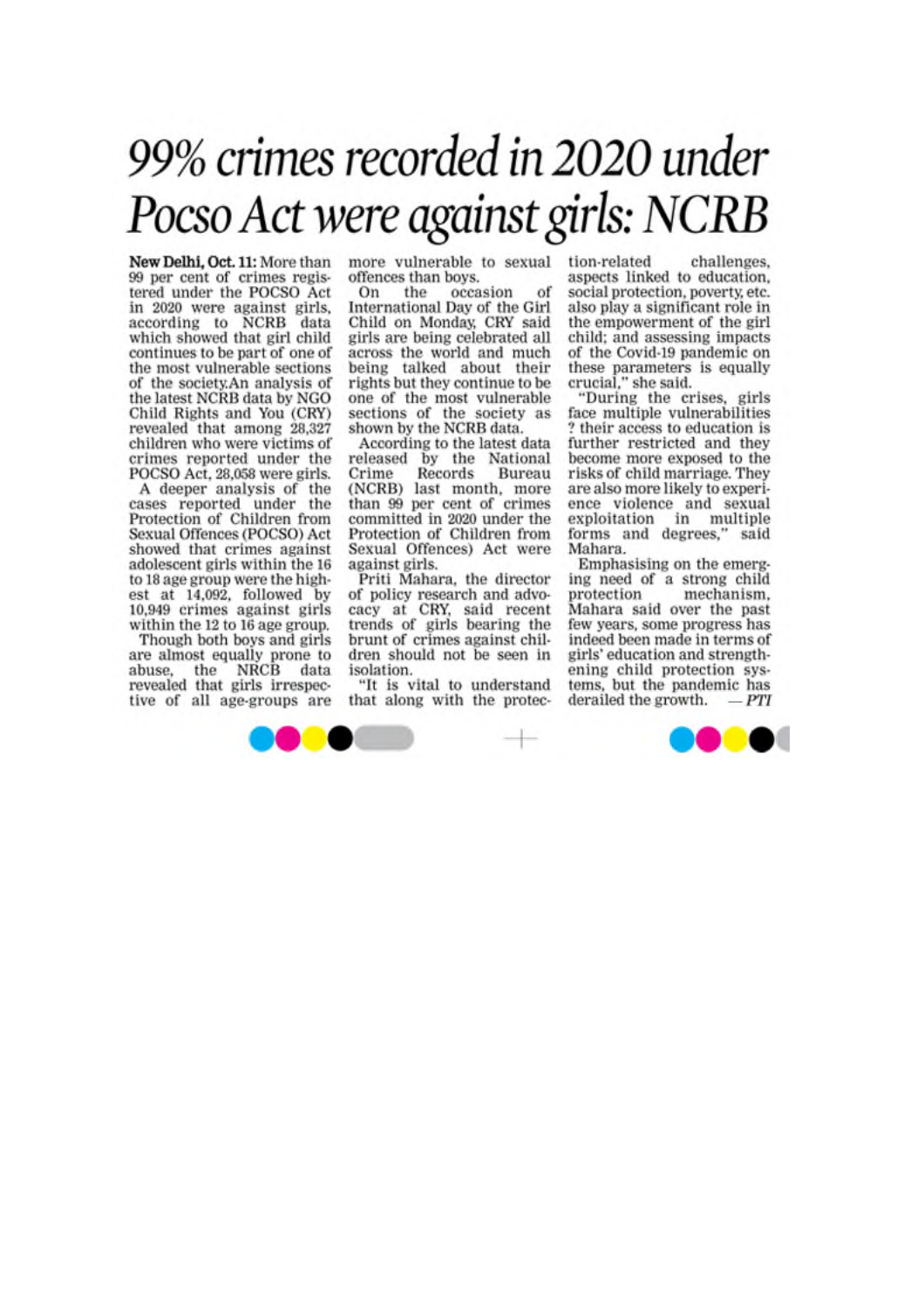http://onlineepaper.asianage.com/articledetailpage.aspx?id=15895444

### About 22,000 girls die every year from pregnancy, childbirth, claims report 'Child marriage kills more than 60 girls a day globally'

New Delhi, Oct. 11: Child marriage kills more than<br>60 girls a day globally and<br>six girls a day in South six girs a day in Sourin<br>Asia, according to a new<br>analysis released on the<br>International Day of the<br>Girl Child that claimed over an estimated 22,000 girls a year are dying from<br>pregnancy and childbirth resulting from child marriage.<br>The report by Save The

Children said South Asia<br>sees 2,000 child marriagerelated deaths every year (or six every day), followed<br>by East Asia and the Pacific with 650 deaths (or two every day), and Latin American and the Caribbean, with 560 annual deaths (or nearly two a day). "More than an estimated 22,000 girls a year<br>are dying from pregnancy<br>and childbirth resulting from child marriage.<br>Child marriage kills more than 60 girls a day, globally<br>and 6 girls a day, globally<br>and 6 girls a day in South<br>Asia," the report noted.

Asia, the report noted.<br>However, West and<br>Central Africa has the<br>highest rate of child mar-<br>riage in the world and<br>accounts for nearly half (9,600) of all estimated<br>child marriage-related deaths deaths globally, or 26<br>deaths a day.<br>The regional teenage

maternal mortality rate is<br>four times higher than<br>anywhere else in the anywhere eise in the<br>world. "Although nearly 80<br>million child marriages **WEST AND Central**<br>Africa has the highest rate of child marriage in the world and accounts for nearly half (9,600) of all estimated child marriagerelated deaths globally, or 26 deaths a day

globally have been prevented in the last 25 years,<br>progress had stalled even<br>before the COVID-19 pandemic, which has only<br>worsened inequalities that drive child marriage.

"With school closures,<br>ealth services under health strain or closed, and more families being pushed into poverty, women and girls<br>face an increased risk of<br>violence during lengthy

lockdowns. A further 10<br>million girls are now<br>expected to marry by 2030, leaving more girls at risk<br>of dying," the report said.<br>Inger Ashing, CEO of<br>Save the Children Save the Children<br>International, said child<br>marriage is one of the<br>worst and deadliest forms<br>of sexual and gender-<br>based violence against<br>aists girls.

Every year, millions are forced into wedlock with<br>men who are often much older, robbing them of an opportunity to keep learn-<br>ing, be children, and in

many cases, to survive,<br>"Childbirth is the number one killer of teenage girls because their young<br>bodies aren't ready to bear children. The health risks of children having chil-<br>dren cannot, and must not, be ignored. Governments must prioritise girls and<br>ensure they're protected<br>from child marriage and premature childbirth-<br>related deaths. This can only happen if girls have a<br>say in the decisions that<br>affect them," Ashing said. Sudarshan, CEO, Save<br>the Children, India, said, the Children<br>"We at Save the Children<br>India; Bal Raksha Bharat<br>would like to see child<br>marriage confined to<br>museums and history. It is our collective failure that even in this century such a crime against humanity is crime against humanity is<br>prevalent and perpetuated."

#### **Pandemic control**

#### **'COVID discipline during festivals key to pandemic control,' says Dr. N.K. Arora (The Hindu: 20211212)**

https://www.thehindu.com/sci-tech/health/covid-discipline-during-festivals-key-to-pandemiccontrol-says-dr-nk-arora/article36945869.ece

Availability of vaccines, emergence of new variants, health infrastructure will decide course of pandemic, says member of India's COVID-19 task force

Dr N.K. Arora, a key member of India's COVID-19 task force, says long-term strategic planning helped the country produce vaccines and achieve immunisation milestone of covering 100 crore people.

The country is heading to achieve the 100-crore vaccination milestone as stated by the Health Ministry. How is this going to change the course of the pandemic in the country?

In our country, there are over 94 crore adults who are eligible to receive vaccines. In several states, one dose has been given to 100% of the adult population. With India's current vaccine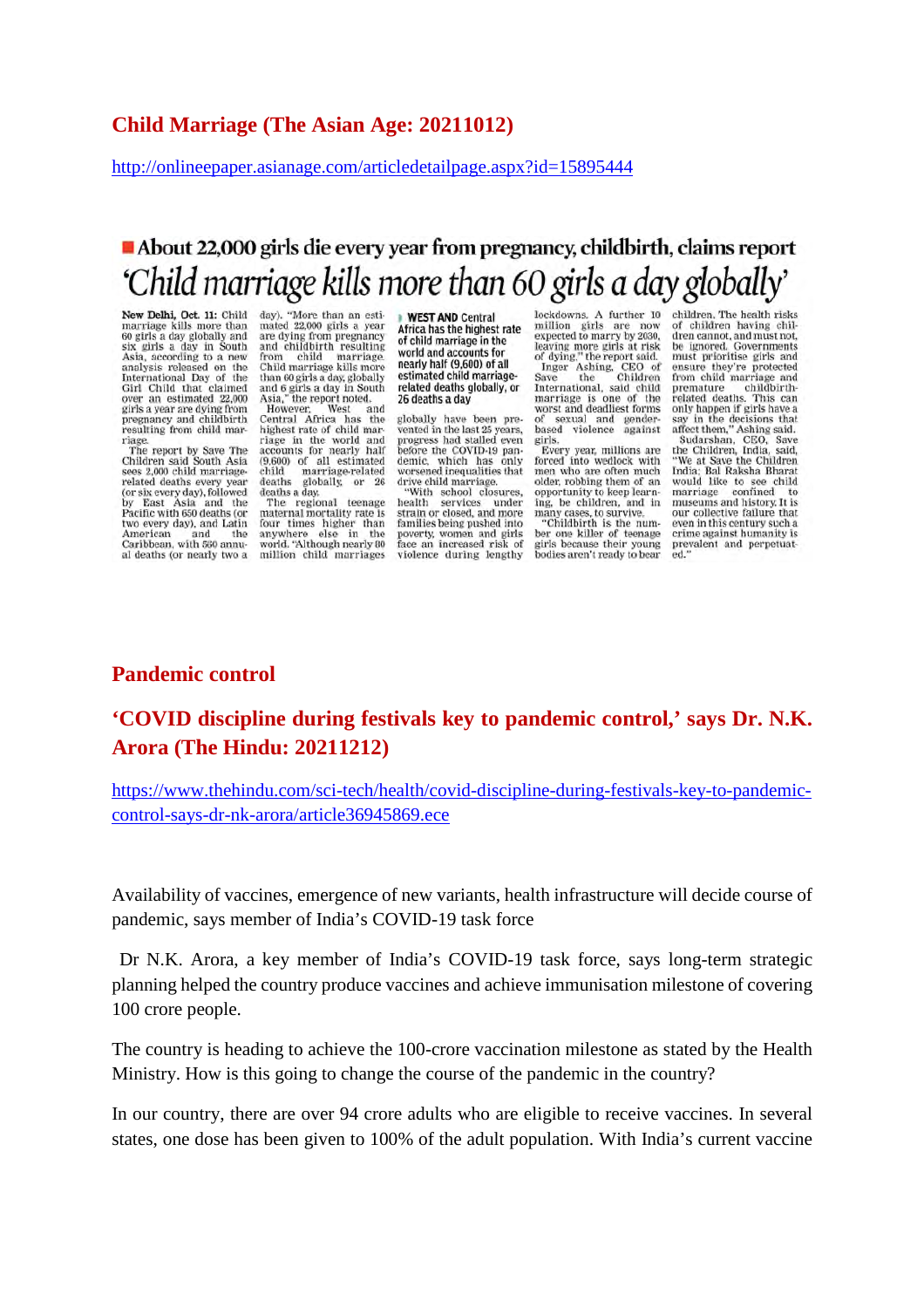delivery capacity and the vaccine production and availability status, we can give another 70 to 80 crores in the next three months.

The future course of the pandemic in our country is dependent on five things. One, how effectively people follow COVID-appropriate-behaviour. Second, the availability of vaccines. Third, the percentage of the population exposed to natural infection during the second wave; fourth, the emergence of any new variants in coming weeks and months; and fifth is the preparedness of the health system for any future upsurge of cases.

During the second wave, anywhere between 70 to 85% of people across the country got the infection.

Besides, no new variant has emerged in the last four months. There have been massive efforts to ramp up the number of ICU beds, oxygen supply, availability of life-saving drugs, strengthening diagnostic facilities through a public-private partnership. Now, it is up to the people of the country to follow COVID-appropriate behaviour, especially during the upcoming festivals. I strongly feel that maintaining and sustaining the discipline will go a long way in keeping the cases low and eventually returning to normalcy.

Also read: 'Adverse event surveillance is being set up in health facilities across the country'

The biggest factor that has helped India in our vaccination journey to achieve this milestone in a short time is our Vaccine Atmanirbharta (vaccine self-reliance). We could vaccinate such a large population because we could develop and produce vaccines in the country.

This has not been achieved overnight; it is the result of one-and-a-half years of strategic thinking, translating it into action and of course the hard work.

Though India has been the largest producer of vaccines for children, it was not known for developing vaccines. During this pandemic, however, it developed several vaccines. What made it possible?

In the last two decades, the country has taken big strides in developing infrastructure for basic science research. The real transformation began last year when the decision to catalyse and encourage basic research and development of new vaccines was taken. In March 2020, huge funds were invested, and a conducive ecosystem was created. It encouraged scientists as well as entrepreneurs to collaborate and come together to take up development of new vaccines. Collaboration between international partners, local manufacturers, scientists and various science laboratories resulted in new technology development and transfer.

As a result, India could begin its nationwide vaccination program in less than 10 months of the onset of the pandemic.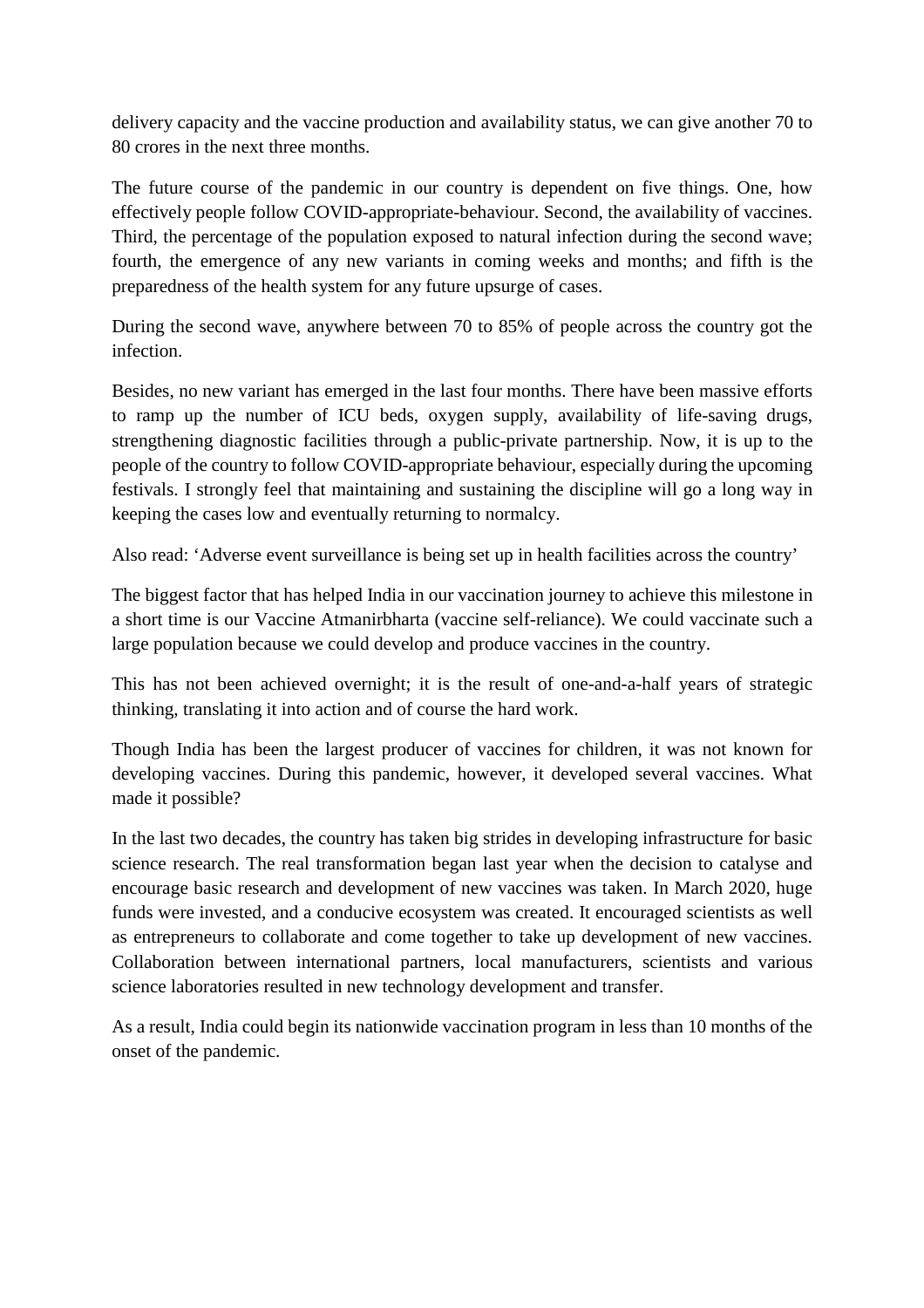#### **World Health Organization**

#### **World Health Organization recommends first anti-malarial vaccine (The Hindu: 20211212)**

https://www.thehindu.com/sci-tech/health/world-health-organization-recommends-first-antimalarial-vaccine/article36867500.ece

RTS,S was first authorised in 2015 by the European Medicines Agency for use in Africa in infants and children. | Photo Credit: AP

Widespread use announced for children in sub-Saharan Africa and other regions

In a historic move, the World Health Organization (WHO) on Wednesday endorsed the first anti-malarial vaccine, as mankind enters a key turning point in a battle waged relentlessly over decades between man and mosquito, the vector.

In a press conference that went live on social media, WHO Director-General Tedros Adhanom Ghebreyesus said, "This is a historic moment. The long-awaited malaria vaccine for children is a breakthrough for science, child health and malaria control… Using this vaccine on top of existing tools to prevent malaria could save tens of thousands of young lives each year."

The WHO said on Wednesday that it was recommending the widespread use of the RTS,S/AS01 (RTS,S) malaria vaccine among children in sub-Saharan Africa and in other regions with moderate to high P. falciparum malaria transmission, based on results from an ongoing pilot programme in Ghana, Kenya and Malawi.

The development comes at a time when the WHO and its partners have reported a stagnation in the progress against the disease that kills more than 2,60,000 African children under the age of five annually. Malaria remains a primary cause of childhood illness and death in sub-Saharan Africa, according to the WHO.

"For centuries, malaria has stalked sub-Saharan Africa, causing immense personal suffering," said WHO Regional Director for Africa Dr. Matshidiso Moeti. "We have long hoped for an effective malaria vaccine and now for the first time ever, we have such a vaccine recommended for widespread use. Today's recommendation offers a glimmer of hope for the continent which shoulders the heaviest burden of the disease and we expect many more African children to be protected from malaria and grow into healthy adults."

The vaccine does significantly reduce life-threatening severed malaria, Dr. Tedros said, but added that, "It's not the only tool. Vaccination against #malaria does not replace or reduce the need for other measures, including bed nets."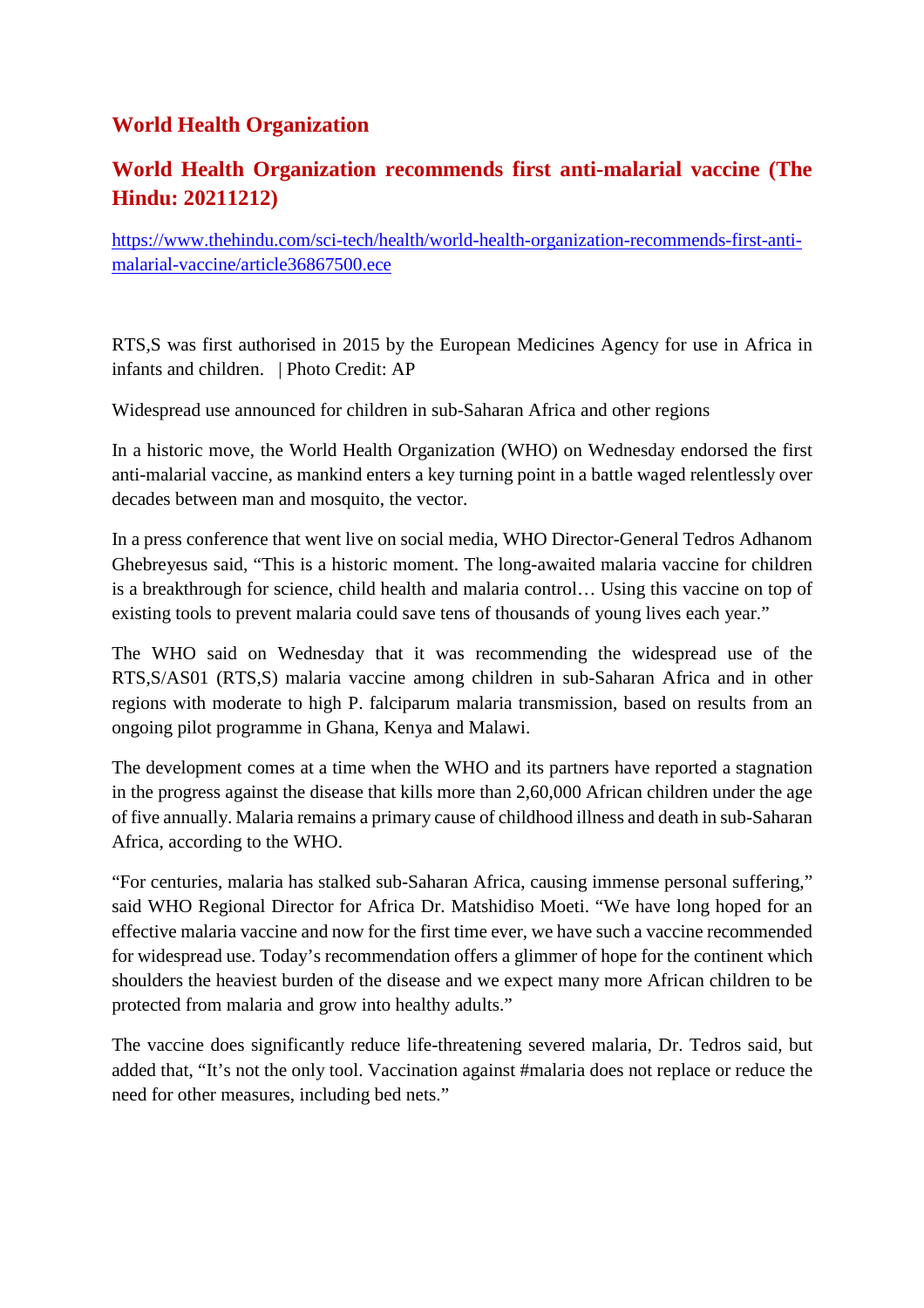#### **Post-COVID-19 infection**

#### **Post-recovery, many COVID-19 patients report breathlessness, rapid heartbeats or palpitations, says expert(The Hindu: 20211212)**

https://www.thehindu.com/sci-tech/health/covid-19-post-recovery-many-patients-reportbreathlessness-rapid-heartbeats-or-palpitations/article36803722.ece

"Post-COVID-19 infection, there is an increased tendency of clot-formation which can lead to heart attack and brain attack," says Dr. Rakesh Rai Sapra, director cardiology, QRG Hospital, Faridabad.

Pay attention to that "I am still feeling ill inside signal," say doctors. It is your body asking you to be careful, warns Rakesh Rai Sapra, director cardiology, QRG Hospital, Faridabad, who explained that after recovering from COVID-19 many patients still did not experience full recovery and complained about feeling exhausted following little physical activity.

"If patients continue to experience shortness of breath, rapid heartbeats, or palpitations they should immediately consult their doctor," he said.

"It's true that there has been a significant rise of patients post COVID-19 infection reporting breathlessness and rapid heartbeats or palpitations. Post-COVID-19 infection, there is an increased tendency of clot-formation which can lead to heart attack and brain attack [brain stroke]. Such patients are more prone to developing clots in their hands or legs which is primarily due to the illness. This tendency is not lifelong," Dr. Sapra said.

The doctor added that the tendency to form clots was at its maximum during illness and a period of two months afterwards.

"Besides, for patients with other illnesses like diabetes or kidney-related ailments, we undertake a test called D-dimer and if the results are significantly higher (2 to 3 times the normal range), blood thinners are prescribed. Because the lungs get involved in the COVID patients there is a compromise of oxygen in their body and the recovery takes time. We recommend such patients not to increase their physical activity once they have recovered from the illness but gradually increase their physical activity. Enhanced physical activity will lead to compromise of oxygen in the body leading to emergency situations," explained Dr. Sapra.

#### Cardiac deaths

He added that of late there had also been a spurt in sudden cardiac deaths among the youngsters and said that the primary reasons for this new trend affecting our productive age group were smoking, drug substance abuse, undue mental stress and unwanted physical activity.

"A sudden cardiac arrest happens after a heart attack when a clot disrupts the blood flow to the heart. The region where the heart does not receive blood supply starts behaving abnormally. The blood pressure drops down drastically and thus puts the person at risk of death. Smoking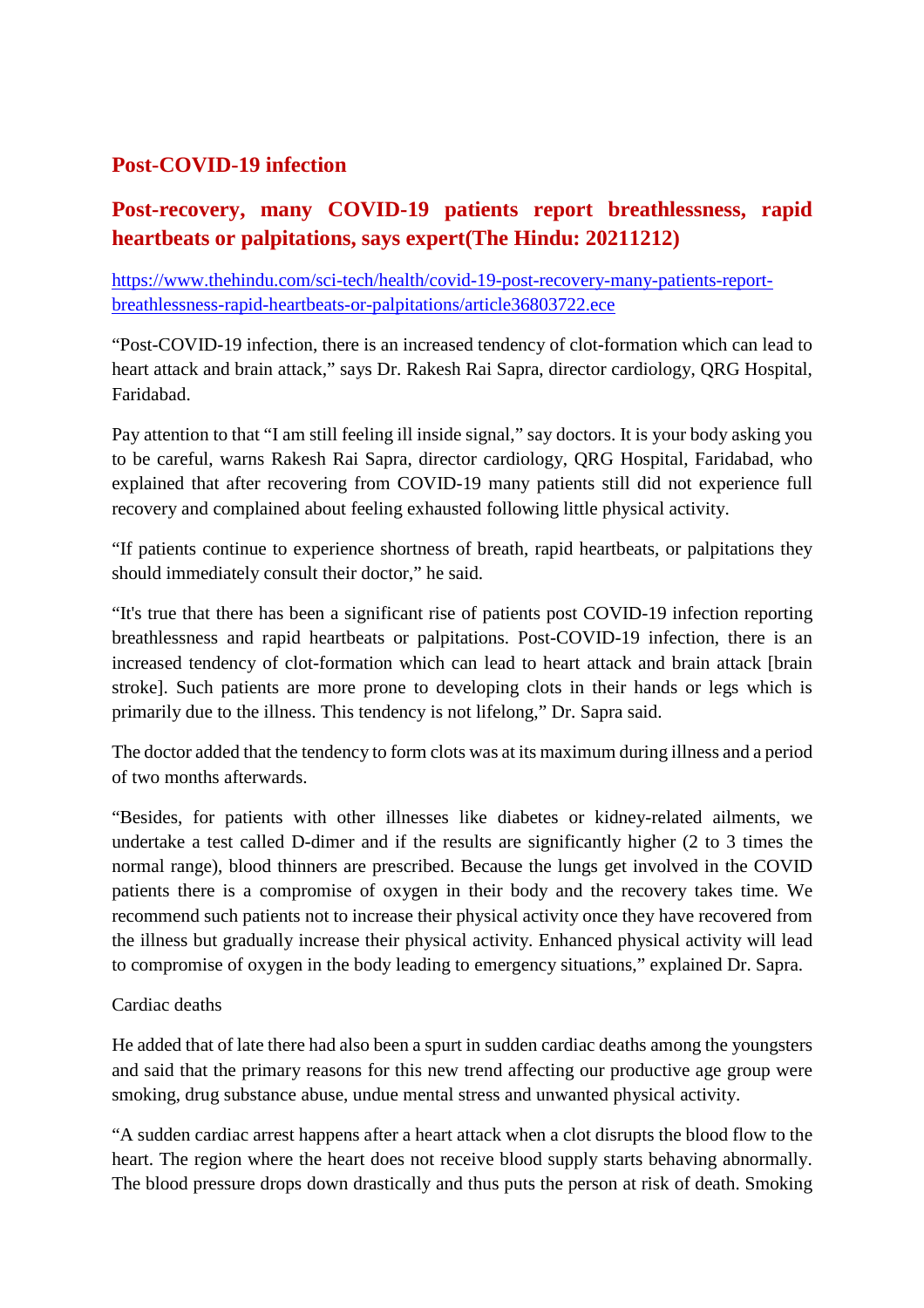leads to the development of plaque in the artery. If the plaque ruptures, the cholesterol gets exposed and develops clots and this leads to heart attack," he said.

The lungs are the organs most affected by COVID-19 and speaking about how the infection affects the inner surfaces of veins and arteries, Col. Vijay Dutta, senior consultant-Internal Medicine, Indian Spinal Injuries Centre, said that this process could cause blood vessel inflammation and hamper the functioning of the heart.

"Many people have developed cardiovascular diseases due to this and are going for a pacemaker implantation procedure. These complications have also led to swelling of heart muscles, leading to pump failure also. This is causing sudden death due to heart failure. In some cases, blood pressure is also getting dropped,'' he said.

Doctors say that due to cardiac failures, the need for heart replacement or transplant has come up. In many cases, where the heart is not working due to respiratory failure or crippled lung or heart, they are requiring pacemakers. The heart of many people has become so dysfunctional that it is working only 15-20%; such people are facing breathlessness leading to medical therapy failure, even at a young age.

"So, they are only left with a cardiac transplant option in order to survive. This problem is coming in every age group as COVID doesn't discriminate. COVID is affecting even newborns in the mother's womb or uterus and it remains with the newborns for a long time," he added while stating that cardiac deaths in COVID-19 patients were not uncommon and that it accounted for about 10-15% of deaths in people suffering from moderate to severe symptoms.

Rajpal Singh, director-Interventional Cardiology & Heart Failure, Fortis Hospitals, Bangaluru, said that mechanisms leading to sudden cardiac attacks in patients were speculated to occur because of thrombosis in the heart resulting in heart attacks and therefore heart rhythm abnormalities.

It could also be because of inflammation of the heart muscle, known as myocarditis, or due to pulmonary embolism, thrombosis in the arteries cutting off supply to the lungs. Following this, the recommendation of blood thinners is mandatory in patients with significant COVID-19 illnesses and/or in recovery from the same.

"It was initially believed that COVID illness is self-limiting and so is the cardiac damage but according to a few studies, up to 70% of COVID patients MRI's show long-term inflammation and scarring in the heart, predisposing people to sudden deaths either in the form of slower heart rhythms or faster heart rhythms (ventricular castellation). Therefore, it is advisable for COVID patients to see a cardiologist, have an echocardiogram, and get cardiac troponin and pro-BNP levels checked. A 24-hour call monitoring is also recommended. A holistic approach is needed for both acute as well as long-term cases," Dr. Singh said.

He added that higher presence of conventional practices such as smoking, hypertension, diabetes etc, significantly increase the risks of sudden cardiac death and needed to be addressed in the same setting as well as the management as COVID-19 illness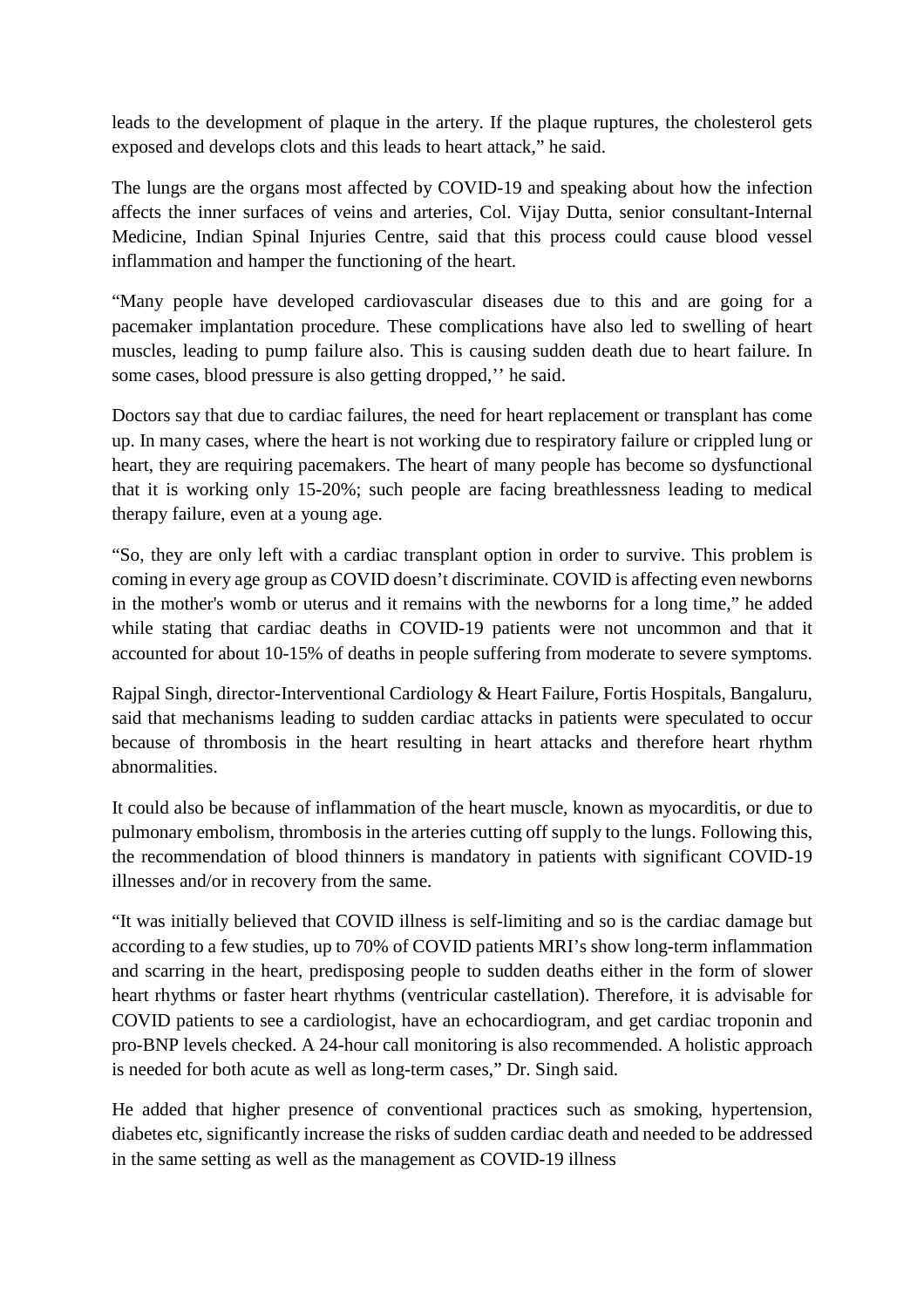#### **Moderna vaccine**

#### **Why three countries have paused Moderna vaccine (The Hindu: 20211212)**

https://www.thehindu.com/sci-tech/health/why-three-countries-have-paused-modernavaccine/article36918614.ece

After reports showed an increase in myocarditis and pericarditis cases, Denmark, Sweden and later Finland paused use in people under 30 years

On October 6, Sweden and Denmark suspended the use of Moderna's mRNA vaccine for younger age groups after reports pointed to an increase in the number of myocarditis and pericarditis cases. Myocarditis causes inflammation of heart muscle which can limit the organ's ability to pump blood and can cause changes in heartbeat rhythms, while pericarditis causes inflammation of the outer lining of the heart.

A day later, Finland followed suit and paused the use of the Moderna vaccine in people younger than 30 years. Both Finland Health institute and the Swedish Public Health Agency now recommend Pfizer's mRNA vaccine for people younger than 30 years as there is greater experience with the vaccine in this age group. The Swedish Agency said its decision is valid till December 1 this year.

#### **Covaxin**

**सफलता : कोवैसीन बचपर वयकिजतनी असरदार ( Hindustan:20211012)**

https://epaper.livehindustan.com/

दावा

- एस केोफेसर नेहािलया परीण केआधार पर दावा िकया
- $\bullet$  छह से  $18$  साल तक के आयुवर्ग में टीके का इस्तेमाल सुरक्षित

नयी दिल्ली/बर्न | एजेंसी